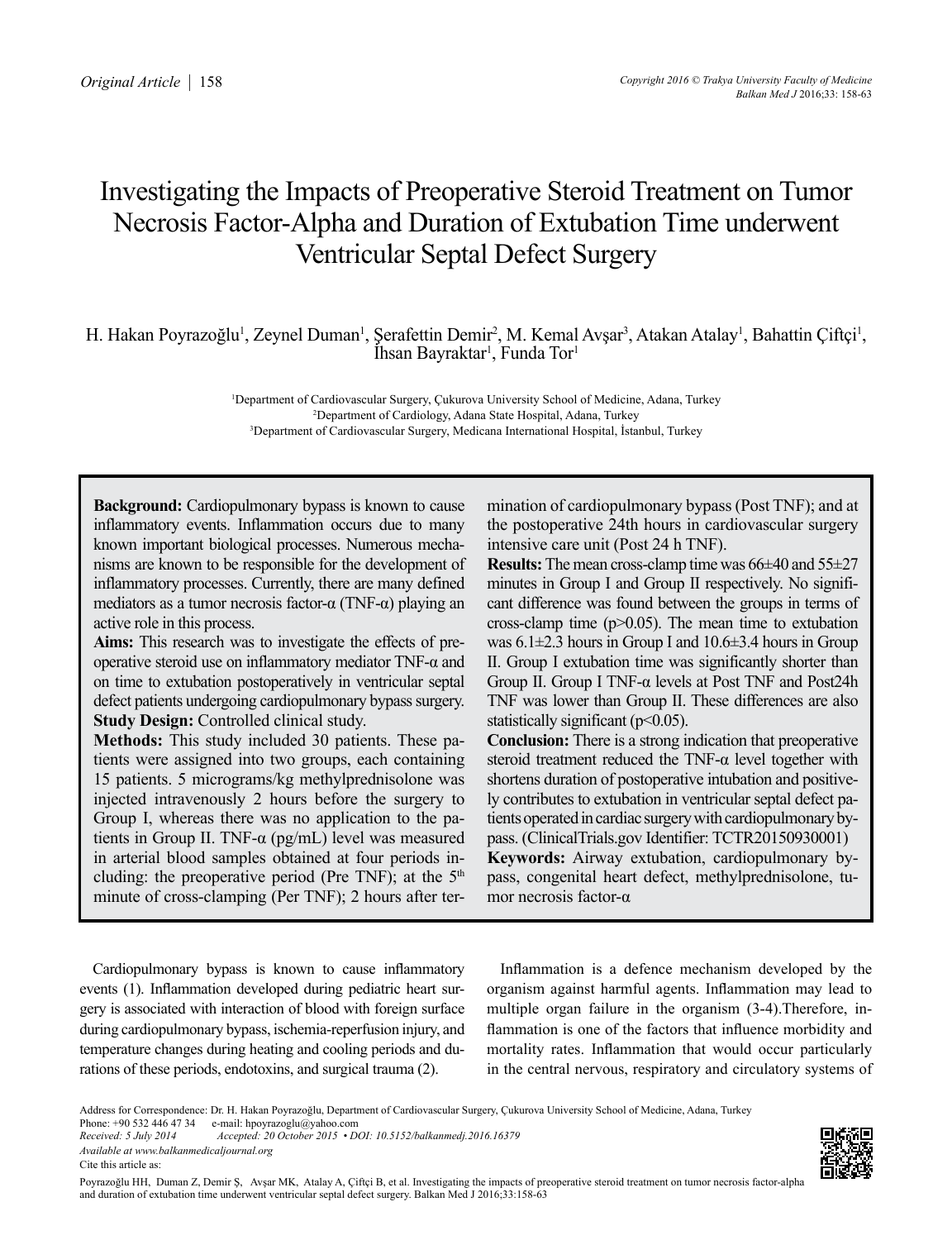patients undergoing cardiopulmonary bypass may appear in various clinical pictures. This may either be mild or lead to a more severe clinical condition. Inflammation after pediatric open heart surgery is a parameter affecting also duration of mechanical ventilatory support (5-6).

Cardiac operations with cardiopulmonary bypass cause a systemic inflammatory response that may result organ injury which lead to postoperative morbidity. An inflammatory response after open-heart surgery following to cardiopulmonary bypass, derived by complement activation (C3a, C4a, C5a, and C5b-9), cytokine production and neutrophil sequestration in lungs can cause various complications. Cytokines which are protein in structure called pro-inflammatory mediators play a key role in this systemic inflammation. Cardiopulmonary bypass triggers plasma protein systems through contact, complement and fibrinolytic sytems, intrinsic and extrinsic coagulation, together with blood cells, including platelets, endothelial cells, lymphocytes, neutrophils and monocytes. It has also activation potential of stimulus for the release of proinflammatory cytokines, including TNF-α, IL-1, IL-6, IL-8 and IL-10. These processes are responsible for the common complications of cardiopulmonary bypass, including bleeding thromboembolism, fluid retention, and temporary organ dysfunction  $(7-9)$ .

There are many studies suggesting that steroidal drugs have anti-inflammatory effects by suppressing proinflammatory mediators (10-12). In the present study, preoperative steroid treatment reduce the level of TNF- $\alpha$  and the duration of postoperative mechanical ventilation who undervent ventricular septal defect surgery. Thus, the major hypothesis of this study was to investigate i) the preoperative steroid treatment who undervent ventricular septal defect surgery reduce the level of TNF- $\alpha$  and, ii) shortens extubation time for postoperative mechanical ventilation.

### **MATERIALS AND METHODS**

## **Clinical data**

These two groups included 30 patients undergoing surgery with cardiopulmonary bypass due to ventricular septal defect. These patients were assigned into two groups, first patient directly included in group one, second patient included in group two. Then chosen odd numbered patients were participated in group I and even numbered patients were participated in group II. Both group containing 15 patients. A signed informed consent form from patient's parents for each case was obtained. This work had been approved by the University Ethical Board. Exclusion criteria were recognized chromosomal anomalies, genetic syndromes, prior

intracardiac surgery, complex heart disease or excessive pulmonary hypertension. All patients had a preoperative cardiac catheterization. Additionally, selection of the patients was based on the ratio of volume of pulmonary flow (Qp) and systemic flow (Qs) for pulmonary tension:

 $Qp/Qs = (Sat_{AO} - Sat_{MV}) / (Sat_{LA} - Sat_{PA})$ 

Where  $Sat_{\text{A0}}$  is the aortic blood oxygen saturation,  $Sat_{\text{MV}}$  is the mixed venous blood oxygen saturation,  $Sat_{LA}$  is the left atrial blood oxygen saturation, and  $Sat_{pA}$  is the pulmonary artery blood oxygen saturation.

Thus, patients approximately with 2 Qp/Qs ratio were considered. Group I (n: 15) received methylprednisolone at a dosage of 5 micrograms/kg intravenously 2 hours (h) before surgery. On the other hand, Group II has not received methylprednisolone or placebo (n: 15) as this research was not designed as a clinical study. TNF- $α$  (pg/mL) level was measured in arterial blood samples obtained at the preoperative period (Pre TNF), at the  $5<sup>th</sup>$  min of cross-clamping (Per TNF), 2 hours after termination of cardiopulmonary bypass (Post TNF) and at the postoperative  $24<sup>th</sup>$  hours in cardiovascular surgery intensive care unit (Post 24<sup>th</sup> TNF). Distribution of ventricular septal defect patient types in both groups was given in Table 1.

The extubation criterias are; weaning is completed; the patient is sufficiently awake with intact airway reflex, functional respiratory muscle and normal muscle strength, stable cardiovascular status, normal body temperature, manageable secretions. The negative inspiratory force is more than  $-20$  cm H<sub>2</sub>O, the vital capacity is greater than or equal to 10 mL/kg and stable blood gas measurements include  $PaO<sub>2</sub> > 60$ mmHg or  $SO_2$ >95%, PaCO<sub>2</sub><50 mmHg, pH 7.35 - 7.45 (13). The standard application of this study was to extubate whole suitable patients. The final decision to implement extubation in the intensive care unit was made by the surgeon and physician in the final stage of the procedure. When the patient was breathing spontaneously with acceptable respiratory variables, then the patient was extubated, and oxygen was applied via a nasal cannula.

## **Anesthesia**

All patients were examined preoperatively by the anaesthesiologist. The same anaesthetic technique was used in all patients. Fentanyl (3 micrograms/kg/h), vecuronium bromide

**TABLE 1.** Distribution of ventricular septal defect patient types in two groups

| Ventricular septal defect types | Group I | Group II |
|---------------------------------|---------|----------|
| Outlet                          |         | 10       |
| Inlet                           | ι       | ٦        |
| Subpulmonary                    | ζ       | -        |
| Double committed                |         | ာ        |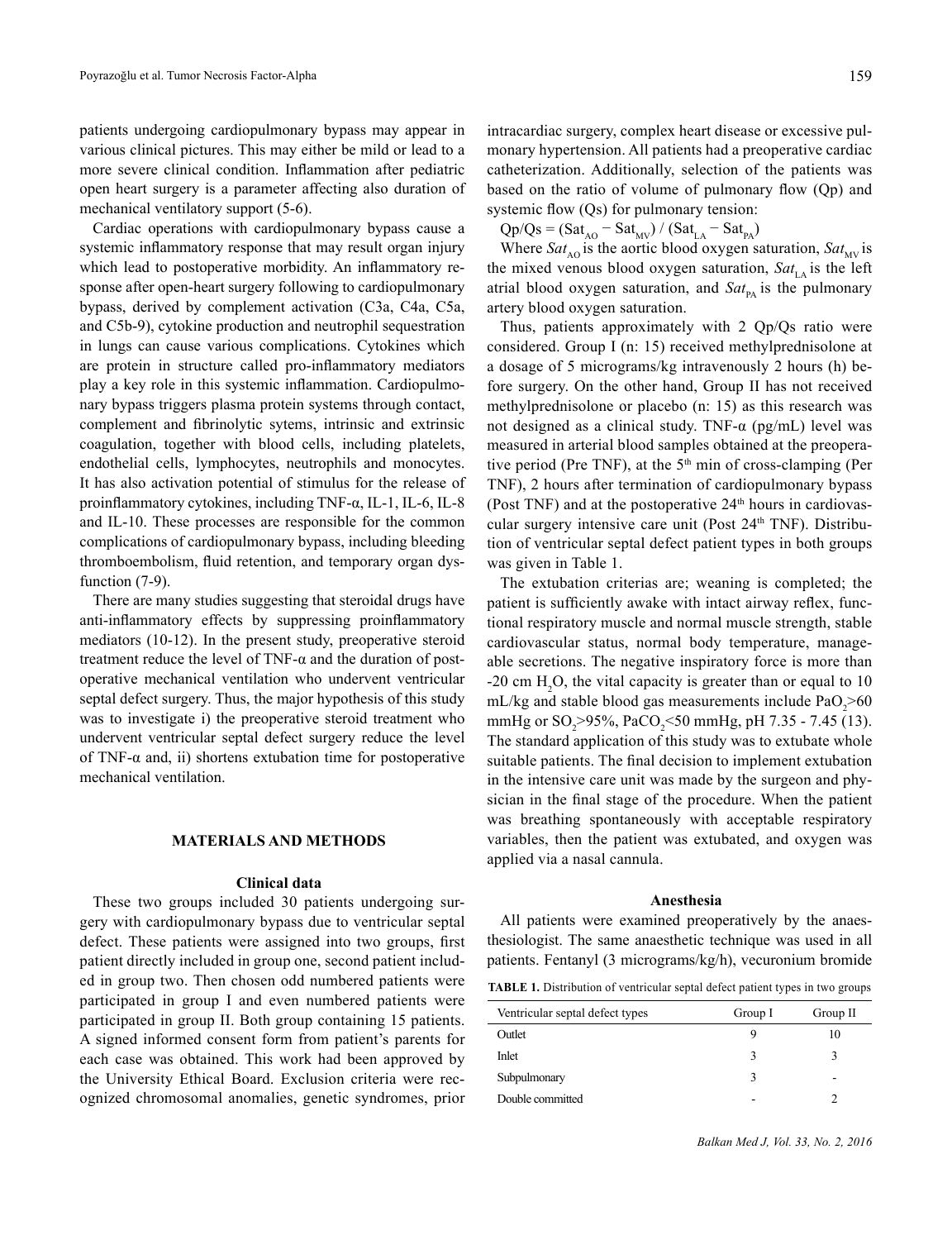(intubating dose 0.10 milligram/kg, a continuous infusion of 1 micrograms/kg/min) and inhalation agent (sevoflurane) were applied to the patients. However, vecuronium bromide was not applied to none of these two groups in last 45 minutes of the operation. Inhalation agent sevoflurane (%0.5-2) was used while the patient was on cardiopulmonary bypass. Inotropic drugs (dopamine hydrochloride, dobutamine hydrochloride, milrinone lactate) were given if necessary. Children undergoing surgical repair of ventricular septal defect were received low-dose fentanyl (0.5 micrograms/kg/h), during postoperative 12 hours.

# **Cardiopulmonary bypass technique**

Standard non-pulsatile cardiopulmonary bypass was utilized, and the circuit primed with Plasmalyte A (Baxter Healthcare Corporation; Deerfield, IL, USA), and 1 unit of fresh-frozen plasma. Banked, packed red blood cells (PRBC) were added to achieve a hematocrit of approximately 28–30% during cardiopulmonary bypass. Moderate (27°C to 30°C) hypothermia was employed, and myocardial preservation was obtained with cold blood cardioplegia at 20 min. intervals. The pH-stat regimen was used during cooling, and alpha-stat for rewarming. Protamine was given at 0.6:1 protamine to heparin ratio. Blood product transfusions following cardiopulmonary bypass were administered as necessary to achieve satisfactory haemostasis and a target haematocrit of >30%. Standard transatrial or transventricular closure of the ventricular septal defect was employed in all patients. The ascending aorta is used for arterial cannulation. Bicaval cannulation is used for venous cannulation. In order to accomplish venting the heart, we introduce a vent catheter to the left atrium through the right superior pulmonary vein.

# **Postoperative care**

Standardized postoperative care was provided. Postoperative monitoring included continuous registration of heart rate and rhythm, arterial blood pressure, central venous pressure, diuresis, and blood gases. Dopamine in the dose of 3-5 micrograms/kg/minute was given to the whole patients. However, high dose of dopamine (15 micrograms/kg/minute) during the first 24 hours of postoperative period was given to 2 and 1 patients with inlet ventricular septal defect in Group I and II respectively. Nitrogliserin with appropriate dose was given to the whole patients for peripheral vasodilatation. Furosemide infusion was given to the whole patients for 12 hours with the dose of 0.01 milligram/kg/hour. There were no postoperative infections observed. There were only two patients had urination difficulty temporarily however this was recovered short after. In this prospective study, physicians were not informed about steroid treatment to reduce variation in the extubation.

**TABLE 2.** Demographic characteristics of the patients

| Variables                           | Grup I n: $15$<br>$Mean \pm SD$ | Grup II $n: 15$<br>$Mean \pm SD$ | p       |
|-------------------------------------|---------------------------------|----------------------------------|---------|
| Age at operation, years             | $2.3 \pm 1.5$                   | $2.2 \pm 1.3$                    | 0.608a  |
| Sex (female/male)                   | 7/8                             | 6/9                              | 0.565 b |
| Body weight, kg                     | $14.1 \pm 8.3$                  | $13.8 \pm 5.6$                   | 0.601a  |
| Op/Qs                               | $2.25 \pm 0.65$                 | $2.30\pm0.76$                    | 0.700a  |
| CPB time, minute                    | $90.2 \pm 42.2$                 | $75.3 \pm 33.7$                  | 0.465c  |
| Aortic cross-clampduration, minute  | $66.3 \pm 40.9$                 | 55.41±27.8                       | 0.567c  |
| Duration of intubation, hours       | $6.1 \pm 2.4$                   | $10.6 \pm 3.4$                   | 0.001c  |
| Mean arterial blood pressure, mm Hg |                                 |                                  |         |
| Pre TNF                             | $61.8 \pm 18.3$                 | $73.8 \pm 17.1$                  | 0.805a  |
| Per TNF                             | $36.8 \pm 14.4$                 | $43.6 \pm 16.2$                  | 0.451a  |
| Post TNF                            | $87.6 \pm 13.6$                 | 85.9±18.2                        | 0.860a  |
| Post 24h TNF                        | 84.9±11.5                       | 86.4±17.9                        | 0.900a  |
| Heart rate, beats/min               |                                 |                                  |         |
| Pre TNF                             | 98.7±16.4                       | $96.4 \pm 11.7$                  | 0.650a  |
| Per TNF                             |                                 |                                  |         |
| Post TNF                            | $125.1 \pm 10.8$                | $121.4 \pm 12.9$                 | 0.708a  |
| Post 24h TNF                        | $107.5 \pm 19.9$                | $110.5 \pm 16.8$                 | 0.654a  |
| Diuresis, mL/kg/h                   |                                 |                                  |         |
| Pre TNF                             | $2.4 \pm 1.9$                   | $2.1 \pm 2.1$                    | 0.576c  |
| Per TNF                             | $4.4 \pm 2.2$                   | $3.1 \pm 1.8$                    | 0.431c  |
| Post TNF                            | $3.6 \pm 3.5$                   | $3.8 + 4.0$                      | 0.545c  |
| Post 24h TNF                        | $3.4 \pm 2.8$                   | $4.5 \pm 2.3$                    | 0.398c  |
| Duration in ICU                     | $3\pm1$                         | $4\pm1$                          | 0.451c  |
| Duration in Hospital                | $6\pm2$                         | $7+2$                            | 0.384 c |

SD: standart deviation; Qp/Qs: pulmonary/systemic flow ratio; TNF: tumor necrosis factor; CPB: cardiopulmonary bypass; ICU: intensive care unit a: T-test; b: Chi square test; c: Mann Whitney U test

**TABLE 3.** Mean tumor necrosis factor-alpha (TNF-α) levels of Group I and Group II at Periods

|              | Group I          | Group II         | $p*$            |
|--------------|------------------|------------------|-----------------|
|              | Median (Min-Max) | Median (Min-Max) |                 |
| Pre TNF      | $0.6(0.1-2.8)$   | $0.75(0-5)$      | 0.318           |
| Per TNF      | $1.4(0.2-21)$    | $6.2(0-18)$      | 0.770           |
| Post TNF     | $0.6(0.1-15)$    | $6.95(0.54-38)$  | 0.003           |
| Post 24h TNF | $0.4(0-6.6)$     | $4.3(0.1-25)$    | 0.018           |
|              |                  |                  | Power= $72.3\%$ |
| $p^*$        | 0.009            | 0.003            |                 |
|              |                  |                  |                 |

\* Mann Whitney test; + Repeated Measurement Analysis

### **Laboratory tests**

For the analyses of serum TNF-α, 2 mL of arterial blood samples (for each analysis) were transferred to the laboratory in biochemistry tubes and analysed by micro-enzyme-linked immunosorbent assay (ELISA) method.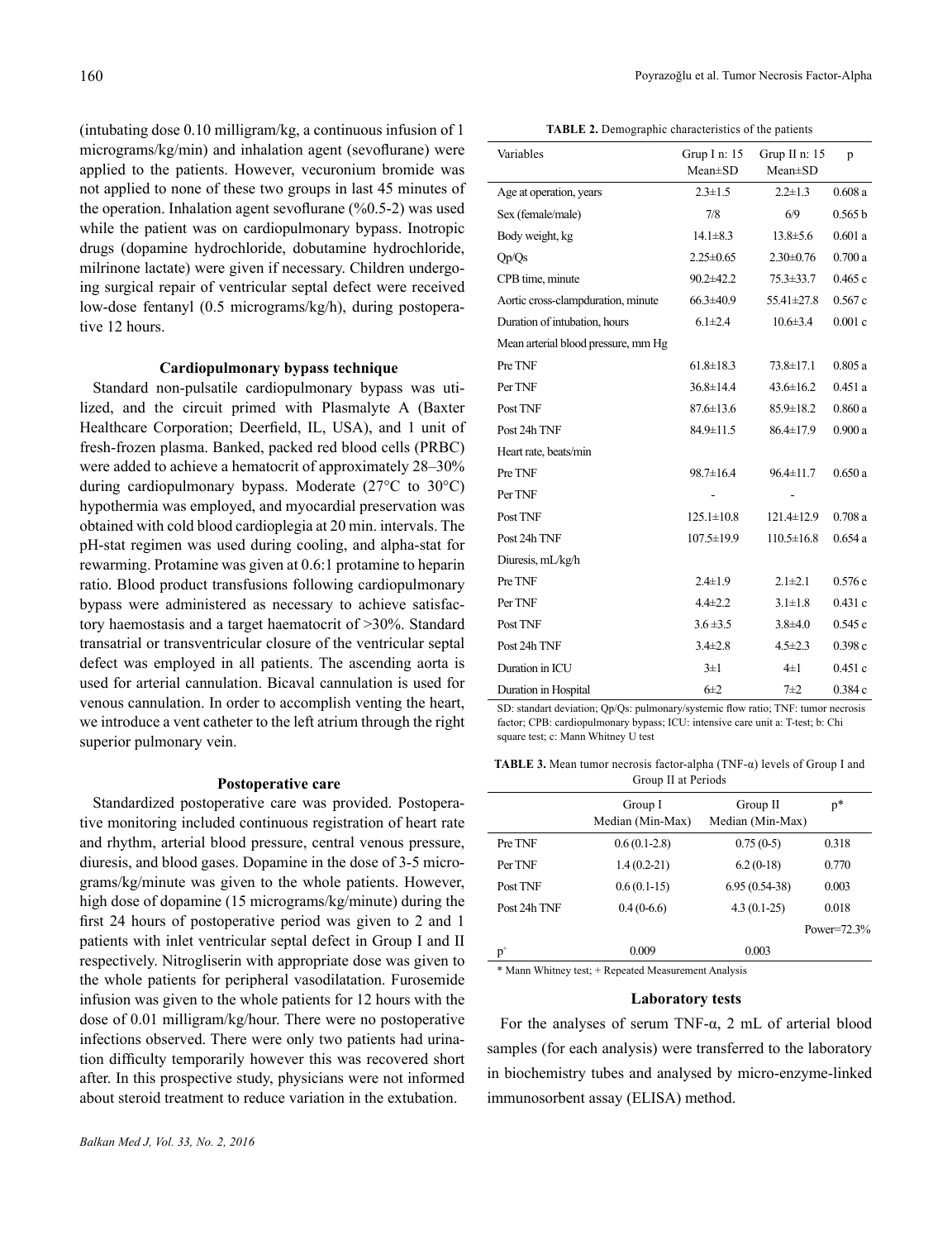#### **Statistical analysis**

Statistical analyses of data were performed by the Statistical Package for the Social Sciences version 19.0 (SPSS, Inc.; Chicago, IL, USA). Categorical variables were summarized as number and percentages, whereas continuous variables (such as time to extubation and total cross-clamp time) were summarized as mean standard deviation, median, and minimummaximum, where appropriate.

The normality of distribution for continuous variables was confirmed with the One Sample Kolmogorov test. Multivariate repeated measures analysis was used to compare the changes in continuous variables over time (Pre TNF, Per TNF, Post TNF and Post 24h TNF). In addition to analysing the changes in repeated measurements within the group, this method also analyses the difference between repeated measurements. The study observed power was obtained as 72.3% Chi-square test was used for comparison of gender by groups. The Mann-Whitney U test was used for comparison of non-normally distributed data by groups. Thus, this test was not used to analyse the changes in time, it was only used to understand the differences of measurement values for two groups at any time period.

## **RESULTS**

Demographic characteristics of the patients were given in Table 2. There were no significant statistically difference comparing the groups about variables such as age, sex, body weight, Qp/Qs, cardiopulmonary bypass time, aortic cross-clamp time, mean arterial blood pressure, heart rate, diuresis in Table 2. There was no significant difference between Groups I and II in terms of TNF-α levels at Pre TNF  $(p=0.318)$  and Per TNF  $(p=0.800)$  (Table 3). A significant difference was determined between Group I and II in terms of TNF- $\alpha$  levels at Post TNF (p=0.003). There was also a significant difference between Groups I and II in terms of TNF- $\alpha$  levels at Post24h TNF (p=0.18). As a result of repeated measures analysis, TNF-α level was increased initially then there was a decrease for both groups. These results were statistically significant. The significance level was set at p<0.05 for all tests.

The mean time to extubation for Group I and Group II is presented in Table 2. The mean time to extubation was 6.13±2.35 hours in Group I and  $10.60\pm3.40$  hours in Group II. A significant difference was found between the groups in terms of mean time to extubation ( $p=0.001$ ).

There was no difference between both groups statistically about length of stay at the hospital ( $p=0.384$ ), although significant difference was found between two groups in terms of mean time to extubation (p=0.001).

There was a change in TNF  $\alpha$  measurements for group I and II over time in the range of 0.009 and 0.003 respectively. TNF α measurements at per operative has the highest amongst others for group I, whereas per op and post op TNF alfa in group II significantly higher than others.

# **DISCUSSION**

Cytokines consist of group of polypeptides derived by various cell types. There is an increasing attention on the functions of cytokines as a metabolic mediator. The cytokine response of patients operated cardiac surgery during cardiopulmonary bypass is well understood and managed by the proinflammatory cytokines IL-6, TNF-α and IL-8 and the anti-inflammatory cytokine IL-l0. The main source of these cytokines at cardiac ischemia during cardiopulmonary bypass is the myocardium. The occurrence of proinflammatory cytokines as a result of cardiopulmonary bypass increases the risk of harmful effects of cardiopulmonary bypass for myocardium. These mechanisms have strong relationship with ischemia-reperfusion of the myocardium and also other organs (14).

Contact of blood with artificial surfaces of the extracorporeal circuit, ischemia-reperfusion injury, and release of endotoxin cause an inflammatory response in cardiopulmonary bypass. This inflammation process activates various systems such as, free radicals by polymorphonuclear neutrophils, leucocytes, and endothelial cells with secretion of cytokines, arachidonic acid metabolites and proteases. This inflammatory response plays an important role in major organ dysfunction (15).

Corticosteroids application to the children undergoing congenital heart surgery to reduce the inflammatory response after cardiopulmonary bypass is still a controversial process within the literature (16). Cardiopulmonary bypass is known to result in the release of inflammatory mediators, such as cytokines, by causing complement and leukocyte activation (17,18). These mediators contribute to pulmonary and cardiac dysfunctions developed after cardiac surgery (19). The present study demonstrated that TNF- $\alpha$  levels were increased after two hours of the termination of the cardiopulmonary bypass with patients who did not receive steroid preoperatively and showed a peak at Post TNF- $\alpha$  Moreover, increases in the plasma levels were observed to continue at the postoperative  $24<sup>th</sup>$  h. TNF- $\alpha$  is a primary mediator of septic shock and is released from activated monocytes and macrophages. TNF- $\alpha$  is known to cause fever, tachycardia, hypotension and increase in microvascular permeability. Additionally, TNF- $\alpha$  has impacts on the multiple organ failure and myocardial dysfunction and its release is enhanced during cardiopulmonary bypass procedure due to ischemia-reperfusion, endotoxin release, and complement activa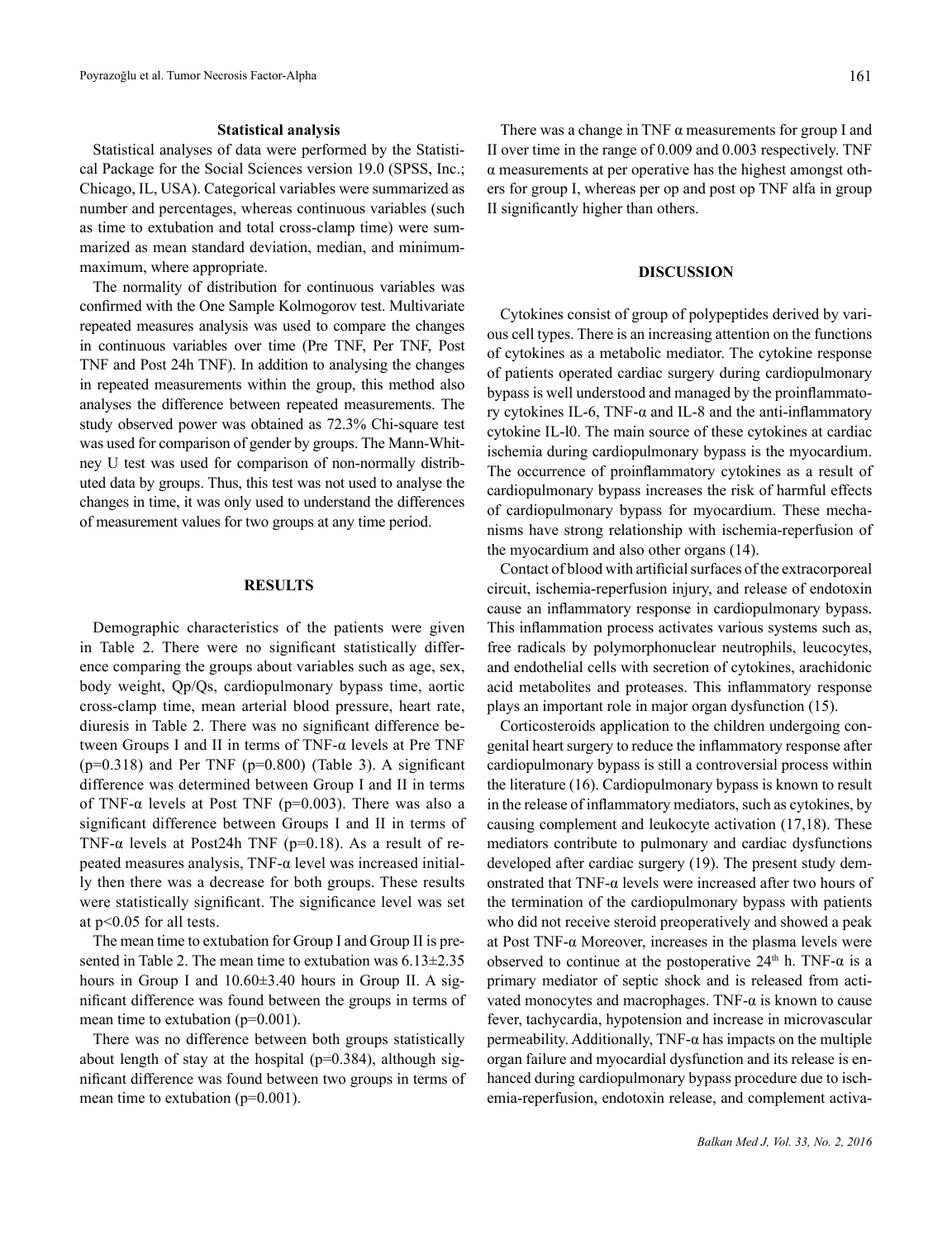tion (20). In the present study, TNF- $\alpha$  level was observed to be lower at patients who received steroid preoperatively as compared to other Group, and the duration of mechanical ventilatory support was shorter in received steroid Group. Systemic inflammatory response is triggered by cardiac and pulmonary reperfusion rather than cardiopulmonary bypass itself. Indeed, leukocytes are known to accumulate in coronary and vascular beds during cardiac procedures performed under cardiac arrest (21,22). Additionally, adhesion and activation of leukocytes are facilitated due to stationary blood flow. Removal of aortic cross-clamp leads activated leukocytes to permeate to the organs through the systemic circulation and thus systemic inflammatory response occurs. Cardiac surgery is associated with endotoxemia and a marked inflammatory response. Therefore, endotoxin must be regarded as a pathophysiologic mediator. The endotoxin levels were higher after induction of anaesthesia, immediately after the start of cardiopulmonary bypass and after release of the cross-clamp (23). However in our study in group 2 at the second and third period also shows significant change of inflammatory mediators. Additionally in third period (post TNF-α) statically significant p  $(0.003)$ .

Systemic inflammation and mechanical ventilatory support are known to potentiate the effects of each other (24). Short extubation avoids; i) the effects of positive pressure ventilation on the cardiopulmonary surgery, ii) ventilator-acquired pneumonias, iii) patient or parental stress in children, relative to long extubation (25).The present study, a significant difference was determined between both groups I and II in terms of time to extubation, which indicated that time to extubation postoperatively was significantly shortened with the preoperative steroid use. Based on this result, we believe that preoperative steroid use may shorten duration of entubation time.

In the current study, we concluded that preoperative steroid use might prevent potential changes in  $TNF-\alpha$  level and minimize respiratory problems likely to develop in the postoperative period.

In conclusion, there is a strong indication that preoperative steroid use shortens duration of postoperative intubation and positively contributes to extubation in ventricular septal defect patients undergoing cardiac surgery with cardiopulmonary bypass. Additionally, this process is more closely associated with suppressing at the postoperative period TNF- $\alpha$  level which are inflammatory mediators.

#### **Limitations**

Complex heart disease or excessive pulmonary hypertension cases are excluded in this study. It is clear that various studies which include complex cases are needed to evaluate the effects of Steroid. The steroid response could better evaluate with other inflammatory markers in larger groups.

**Ethics Committee Approval:** Ethics committee approval was received for this study from the ethics committee of Çukurova University School of Medicine.

**Informed Consent:** Written informed consent was obtained from patients' parents who participated in this study.

Peer-review: Externally peer-reviewed.

**Author contributions:** Concept - H.H.P., Z.D.; Design - Ş.D., M.K.A.; Supervision - Ş.D., M.K.A.; Resource - M.K.A., A.A., B.Ç.; Materials - A.A., B.Ç.; Data Collection and/or Processing - M.K.A., A.A., B.Ç.; Analysis and/or Interpretation - A.A., B.Ç.; Literature Search - H.H.P., Z.D.; Writing - İ.B., F.T., H.H.P.; Critical Reviews - H.H.P., Z.D., Ş.D.

**Conflict of Interest:** No conflict of interest was declared by the authors.

**Financial Disclosure:** The authors declared that this study has received no financial support.

#### **REFERENCES**

- 1. Pasquali SK, Hall M, Li JS, Peterson ED, Jaggers J, Lodge AJ, et al. Corticosteroids and outcome in children undergoing congenital heart surgery: analysis of the Pediatric Health Information Systems database. Circulation 2010;122:2123-30. **[\[CrossRef\]](http://dx.doi.org/10.1161/CIRCULATIONAHA.110.948737)**
- 2. Haddad R, El-Hassan D, Araj A, Hallal A, Abdelnoor AM. Some inflammation related parameters in patients following normo and hypothermic cardio-pulmonary bypass. ImmunopharmacolImmunotoxicol. 2001;23:291-302. **[[CrossRef](http://dx.doi.org/10.1081/iph-100103867)]**
- 3. Annane D, Bellissant E, Cavaillon JM. Septic shock. *Lancet* 2005;365:63-78. **[[CrossRef](http://dx.doi.org/10.1016/S0140-6736(04)17667-8)]**
- 4. Kats S, Schönberger JP, Brands R, Seinen W, van Oeveren W. Endotoxin release in cardiac surgery with cardiopulmonary bypass: pathophysiology and possible therapeutic strategies. *Eur J Cardiothorac* Surg 2011;39:451-8. **[[CrossRef](http://dx.doi.org/10.1016/j.ejcts.2010.06.011)]**
- 5. Bronicki RA, Backer CL, Baden HP, Mavroudis C, Crawford SE, Green TP. Dexamethasone reduces the inflammatory response to cardiopulmonary bypass in children. *Ann Thorac Surg* 2000;69:1490-5. **[[CrossRef](http://dx.doi.org/10.1016/S0003-4975(00)01082-1)]**
- 6. Soltani G, Abbasi Tashnizi M, Moeinipour AA, Ganjifard M, Esfahanizadeh J, Sepehri Shamloo A, et al. Comparing the effect of preoperative administration of methylprednisolone and its administration before and during surgery on the clinical outcome in pediatric open heart surgeries. *Iran Red Crescent Med J* 2013;15:483-7. **[\[CrossRef](http://dx.doi.org/10.5812/ircmj.8105)]**
- 7. Rinder CS, Bonan JL, Rinder HM, Mathew J, Hines R, Smith BR. Cardiopulmonary bypass induces leukocyte-platelet adhesion. *Blood* 1992;79:1201-5.
- 8. Varan B, Tokel K, Mercan S, Dönmez A, Aslamaci S. Systemic inflammatory response related to cardiopulmonary bypass and its modification by methylprednisolone: high dose versus low dose. *Pediatr Cardiol* 2002;23:437-41. **[[CrossRef](http://dx.doi.org/10.1007/s00246-002-0118-3)]**